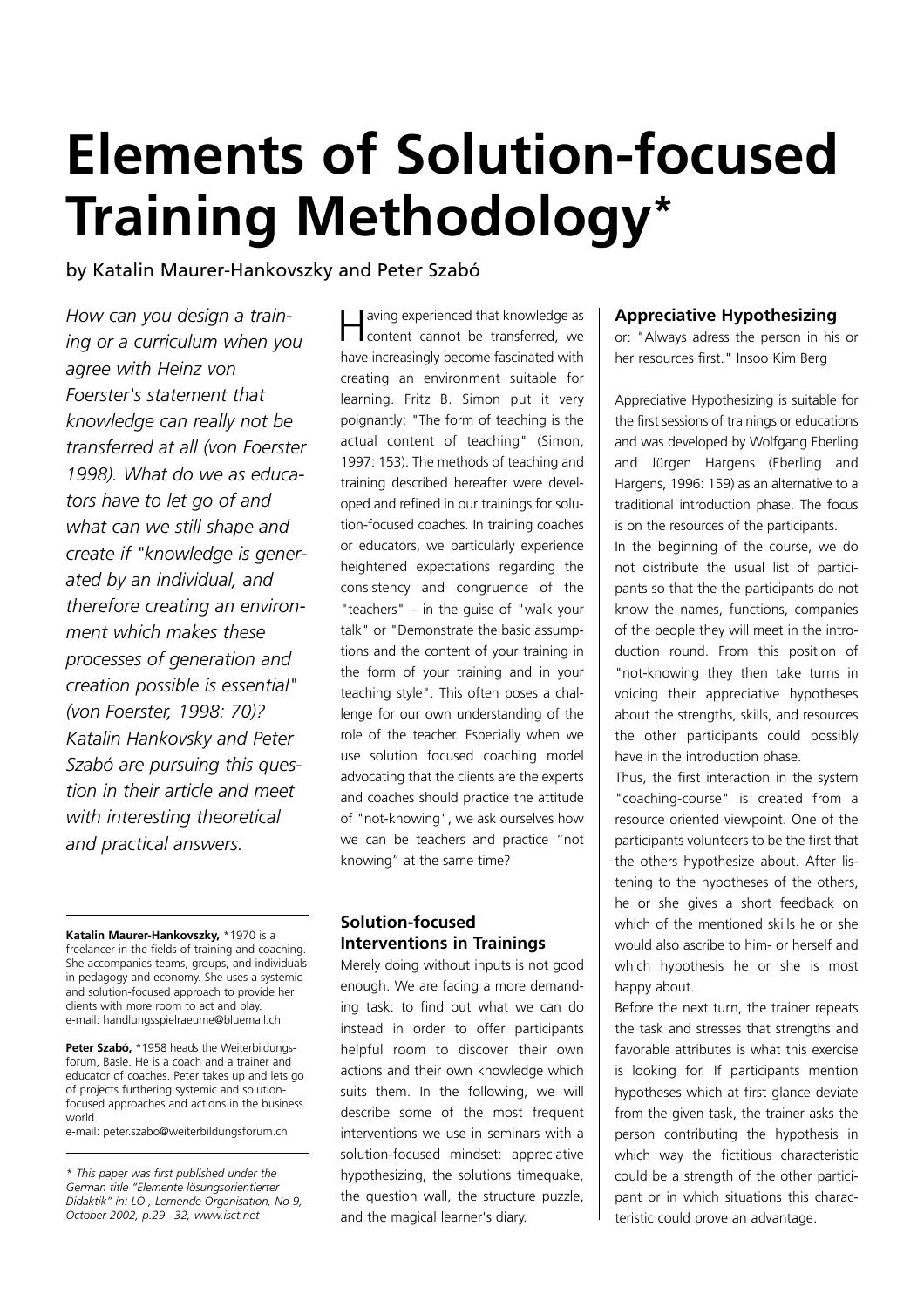This way, the focus is on useful resources and on observations and hypotheses oriented at strengths right from the beginning. At the same time, the course culture is purposely grounded in an appreciative attention among the participants. They remember their perceptions of positive interpretations. Deviations from the set rule (for instance statements without a discernible connection to personal strengths) are integrated by questions rather than corrected. The participants become conscious of the fact that every associative hypothesis is acceptable and that it leaves open other interpretations and especially that any association can result in an empowering construction. An interesting side effect of such an introduction phase is that the usual exchange of personal information does not happen. The group is enabled to function without the members knowing anything about the personal data of one another.

## **The Solutions Timequake**

"No problem can be solved from the same level of consciousness that created it." (Albert Einstein)

The solution timequake is an effective method of transferring the power of the miracle question into a training setting and at the same time enabling a whole group to experience it. The participants can experience their state of solution before they have even started the course. The participants receive a personal written invitation to this solution timequake at the start of the course. The agenda for the day reads: "Meeting in the future", and the letter contains an invitation to an "alumni meeting two years after graduation from the course". To explain this invitation you can refer to the movie "Back to the Future" with its time-travels or the book "Timequake" by Kurt Vonnegut with the bump in the spacetime continuum. It helps to fix the moment of the timequake precisely, to combine it with a change of place, or to consciously let it take place after a break in which the participants had time for individual reflection.

The alumni meeting takes place in a relaxed mood just as it would in the real situation. Everybody is very consistent in following through with the idea of the leap into the future. The trainer is very happy that everybody was able to make it, success stories, achievements, and things that worked really well are shared in small groups or in the whole group.

The participants share how the course has proven effective in real life, how they developed their own self-understanding, or which of the fears they had in the beginning of the education did not come true. They create surprising and meaningful constructions about the future they desire, and the constructions support the learning process as a motivating vision.

The first part of the course catapults the participants into their own awareness of their wanted future. Instead of a linear approach to the goal of the course, this method creates room for solutions with a nearly playful ease and leaves room for all kinds of miracles.

## **Question Wall**

Or: "Questions are the harbingers of our own answers" (after Johan Wolfgang von Goethe: "Our desires are the harbingers of the skills and abilities that lie within us.")

Partipants' questions lead us solutionfocused educators into the muddiest of quagmires. Our own knowledge has increased with our experience and with it the temptation to simply answer ques-



Partipants' questions lead us solution-focused educators into the muddiest of quagmires. Our own knowledge has increased with our experience and with it the temptation to simply answer questions.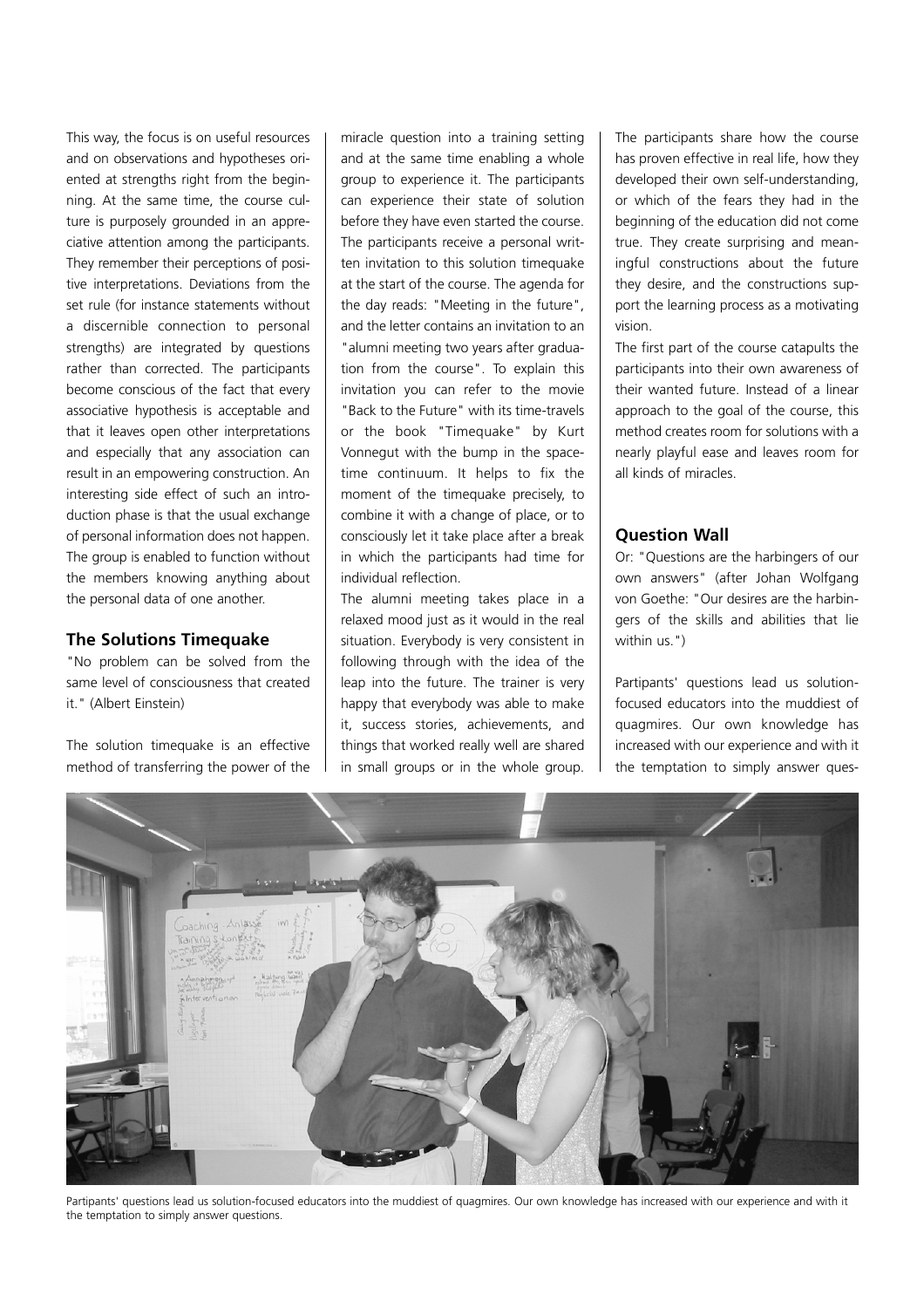tions. Luckily the awareness for the fact that the participants are the experts for the appropriate answer to their own questions has also risen with it.

In this context, a question wall in the training room can be helpful in many ways. The title could be as follows: "These are the questions I will find answers for" or "Questions are the harbingers of our own answers." The wall becomes an important instrument which enables participants to steer their own learning process. The responsibility for goal, paths, and solution stays with them. Finding answers on their own also strengthens participants' self-confidence in the learning process and trust in their ability to learn.

In the beginning phase of a training module, the participants start by focussing their learning attention on a certain topic. They form small groups and formulate individually relevant questions which when answered would have made their participation in the course worthwhile.

If further questions arise in later phases, they can also be recorded carefully on the question wall as valuable harbingers of even more answers.

If you use cards to write down the questions, you can use them in various forms throughout the course:

■ The degree in which an answer has been found can be scaled individually:

– Where am I on an answer scale at the moment?

– What has already become clear?

– How will I know that I have come one step higher on the answer scale?

■ The ability to construct solutions can also be triggered by questions like:

– If what there was an answer hidden in what I experienced during the last two hours of the training, how could I use it to answer my question?

■ At the end of a training, answers to participants' questions have developed and they can exchange them in small groups – experience shows that by this time 80 percent of the questions have been answered.

■ The participants can take unanswered question cards home as a reminder for the next training or leave them with the trainer so that they can be surprised by their own answers at the beginning of the next training module.

Of course, not all questions are pinned to the question wall – only so-called "acorn-questions". The trainer can introduce the differentiation between water glass questions and acorn questions at the first suitable moment. Water glass and acorn are symbols for different paradigms in the understanding of teaching. Sometimes a simple information, which is available and prepackaged and can be poured out like water from a jug into a glass, is sufficient. And sometimes it is more like an acorn lying under an oak tree, in which everything needed for becoming a huge and impressive oak tree is already preformed and available: Nothing needs to be added, only the space and framework have to be made available so that it can develop on its own.

#### **Sorting and Structure-Puzzle**

Or: "Real understanding is not possible; there are only useful and less useful misunderstandings." (Steve de Shazer)

What we as educators deem to be the content of the course and what the individual participants make of it are at least two different things. Both didactic forms, sorting and structure-puzzle help us stop wanting to prevent this difference and, on the contrary, enable us to utilize it in order to generate individually relevant learning.

On the first day, all participants receive their personal set of little cards with the key terms for the whole course. The sorting task consists of placing the cards on three different stacks depending on whether the participant knows the term (1), can associate something with the term (2), or whether he or she does not know anything about the term (3). In this first use of the cards, the task helps the participants gain an overview of possible contents of the course.

The meaning of the key terms is not explained explicitly. However, the cards are taken out regularly and resorted individually. This way, every participant can observe his or her progress in getting to know the basic terms in a process of selfempowered learning. They measure themselves against their own understanding and their own interpretations of the basic terms. The meaning the trainer associates with the terms on the cards is simply one possibility of interpretation among others.

It is only relevant whether the interpretation of the participant is useful and helpful for his or her own momentary process of learning; the trainer does not necessarily know a "correcter" interpretation.

During the course, the participants are also use the cards as a structure-puzzle. Each participant lays out the cards with the key terms in a structure that makes sense to him or her and that represents his or her own model of solution-focused coaching placing together what he or she thinks belongs together. He or she only uses those terms for his or her own model that he or she thinks are relevant, and her or she can also supplement his or her own relevant key terms on empty cards. This helps the participant construct his or her own helpful reality concerning the content of the course. At the end of the exercise, the participants look at the various models that have been created, and it becomes clear that several very different structures are possible. This makes room for intensive exchange on possible interpretations of the "real" content of the course.

What is "right" or "wrong" about the manifold misunderstandings becomes increasingly obsolete. What becomes relevant is whether the misunderstandings are helpful and how they can be made useful for the participants individual context.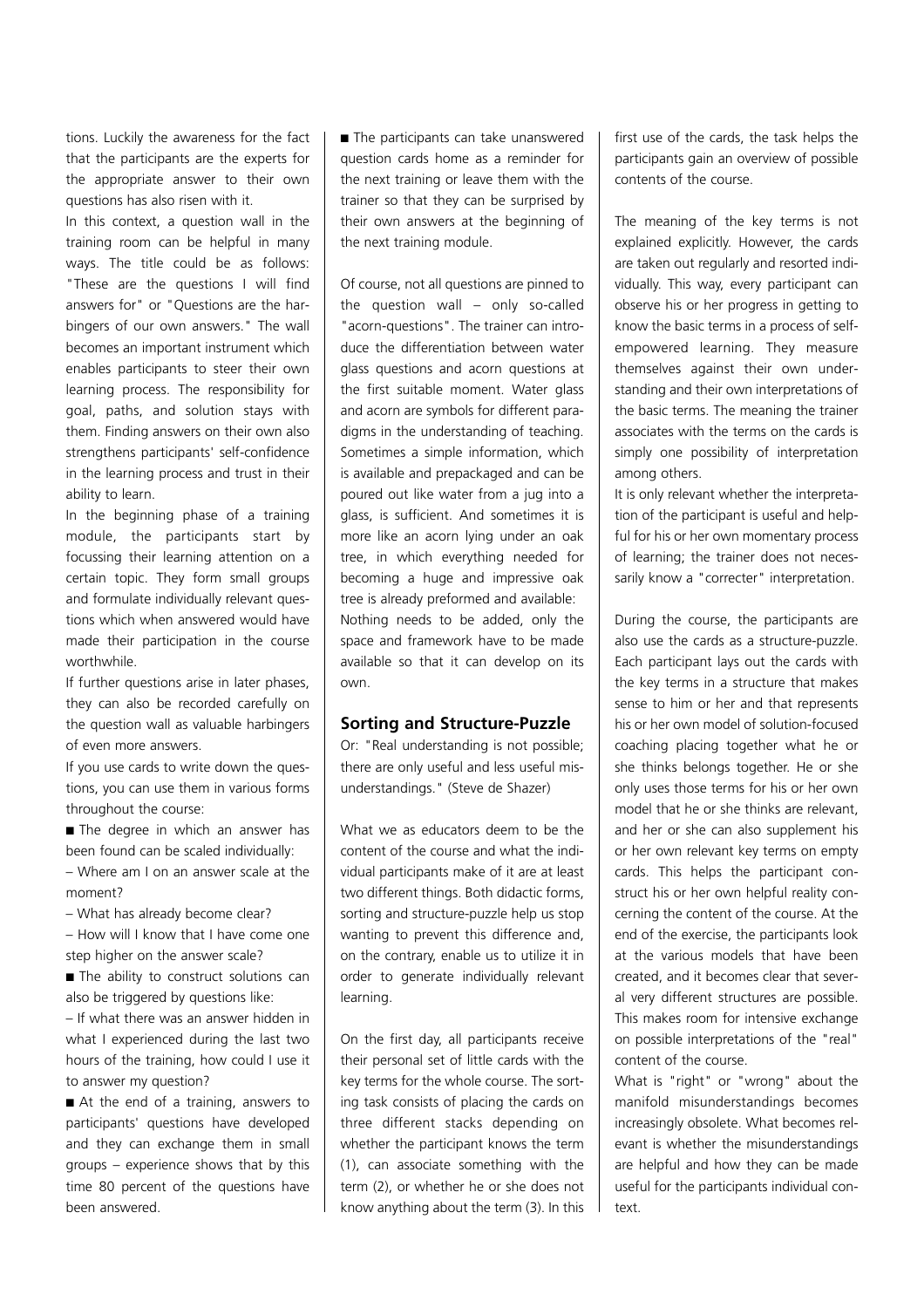

Luckily the awareness for the fact that the participants are the experts for the appropriate answer to their own questions has also risen with it.

In later phases of the course, the participants can check their constructions and interpretations of different connections and contexts for their usefulness by using their own model. They learn to keep what works and reconstruct what doesn't.

#### **Magical Learner's Diary**

Or: "The way we individuals construct and describe our reality influences the future contacts of everybody involved in the system." (Walter and Peller, 1996: 48)

The participants receive a small empty pocket-book with the title "Diary of How I am Taking Good Care of Myself: Goals, Miracles, Resources and Exceptions" (cf. Eberling and Hargens, 1996:41)

When handing out the pocket-book, the trainer tells a mysterious story:

These pocket books have been specially developed in a very expensive process and therefore possess a mysterious quality: Should the owner attempt to enter problems, deficits, or complaints, the writing will peel off the pages and will not stick. This playful instruction underlines the suggested solution-focused and

resource-oriented perspective for keeping the diary.

The course regularly offers "diary" times reserved for the reflection of individual learning processes.

How the prospective solution-focused coach observes and describes him- or herself in his or her actions as a solutionfocused coach naturally changes his or her actions in the coaching interaction and also the effects of his or her actions. From a systemic and solution-focused perspective, it therefore makes sense to reflect in a positive and caring fashion.

## **Attention! The Attitude**

The forms of the interventions described above are naturally only some of the possible features of a solution-focused course or education. The systemic, constructivist attitude we take when we accompany a group using these interventions is what is essential. Hereby, the following basic reflections are important for us:

#### **Learning as Reflected Action**

Learning best manifests itself in action. This means that the classic seminar setting is ill-suited for creating learning. We believe that real work in real situations offers more congruent opportunities for development. Under this assumption, most of the time in a course should be used for action. The participants can experience (in our case) coaching action (in the roles of coach, client, and observer).

If the participants work with their own practical examples during the seminar, they can use the large number of reflection times to review the relevance of what they are doing in their daily work lives.

#### **Learning as a Re-discovery of what we Already Know**

Seen from a constructivist perspective. we already need to have an inner representation of something before we can perceive or integrate it. Thus, learning is a process of rediscovery which necessarily starts inside. As a consequence, we have to assume that the individual personal style (to coach, for instance) is already fully existant. If the learning setting is helpful, the pre-existing inner representation is merely rediscovered. Such an assumption draws the attention to the learners themselves and to the already functioning harbingers of their abilities.